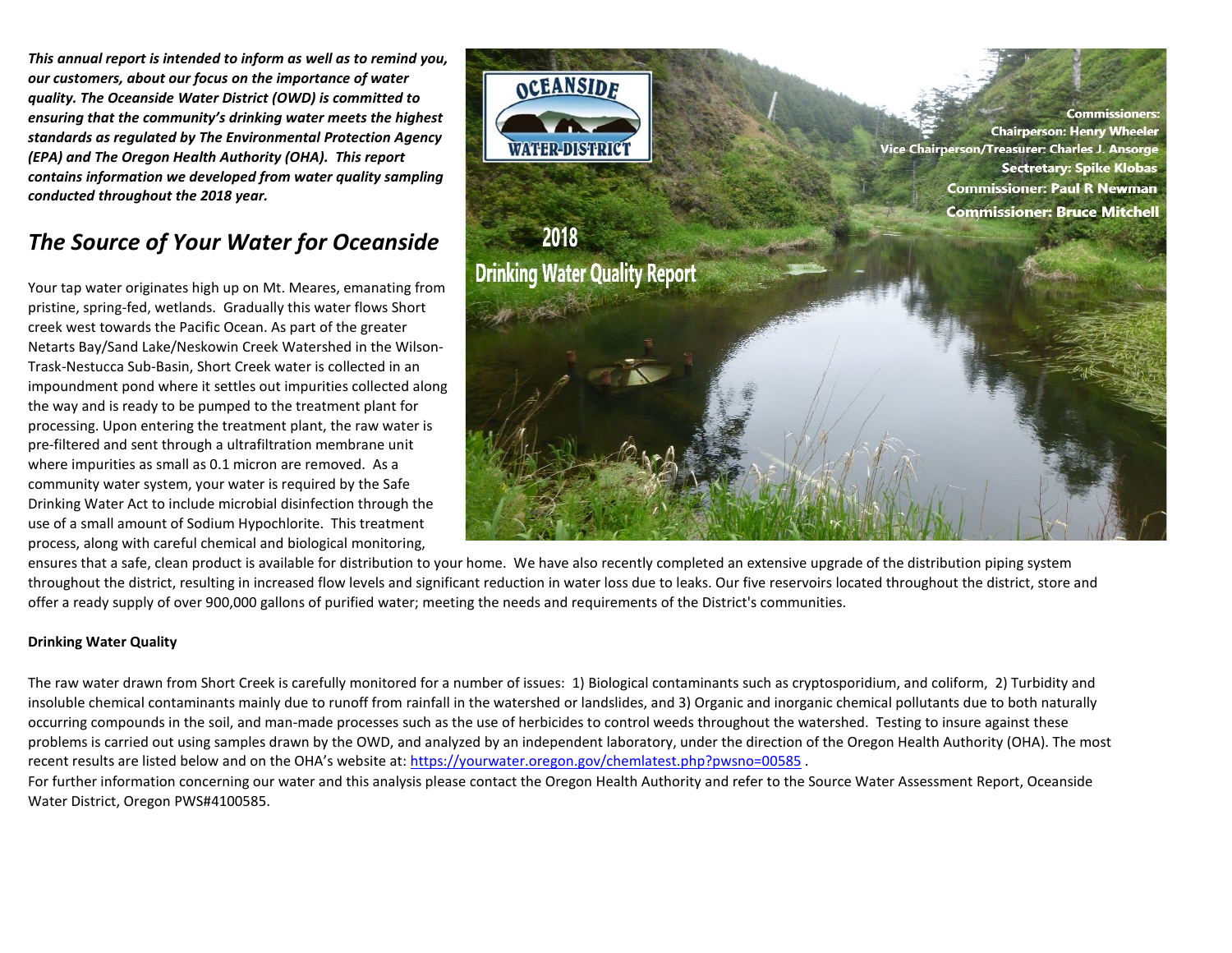

All drinking water, including bottled water, may reasonably be expected to contain at least small amounts of some contaminants. The presence of contaminants does not necessarily indicate that the water poses a health risk. More information about contaminants and potential health effects can be obtained by calling the Environmental Protection Agency's Safe Drinking Water Hotline at 1-800-426-4791. MCL's are set at very stringent levels. To understand the possible health effects described for many regulated constituents, a person would have to drink 2 liters of water every day at the MCL level for a lifetime to have one in-a-million chance of having the described health effect.

Some people may be more vulnerable to contaminants in drinking water than the general population. Immunocompromised persons such as persons with cancer undergoing chemotherapy, persons who have undergone organ transplants, people with HIV/AIDS or other immune system disorders, some elderly, and infants can be particularly at risk from infections. These people should seek advice about drinking water from their health care providers. EPA/CDC guidelines on appropriate means to lessen the risk of infection by cryptosporidium and other microbiological contaminants are available from the Safe Drinking Water Hotline (800-426-4791).

As we are required to perform lead and copper tests once every three years, we may be calling upon you to participate. If you would like to have your home tested, at no cost, please call us at 503-842-6462 and we will be glad to add you to the next round of testing. If present, elevated levels of lead can cause serious health problems, especially for pregnant women and young children. Lead in drinking water is primarily from materials and components associated with service lines and home plumbing. Oceanside Water District is responsible for providing high quality drinking water but cannot control the variety of materials used in plumbing components. When your water has been sitting for several hours, you can minimize the potential for lead exposure by flushing your tap for 30 seconds to 2 minutes before using water for drinking or cooking. If you are concerned about lead in your water, you may wish to have your water tested. Information on lead in drinking water, testing methods, and steps you can take to minimize exposure is available from the Safe Drinking Water Hotline or a[t http://www.epa.gov/safewater/lead.](http://www.epa.gov/safewater/lead)

| Microbiological Contaminants   |                       |                                                                                                                                                |              |                      |                |                                       |               |  |
|--------------------------------|-----------------------|------------------------------------------------------------------------------------------------------------------------------------------------|--------------|----------------------|----------------|---------------------------------------|---------------|--|
|                                |                       |                                                                                                                                                |              | <b>Highest Level</b> |                |                                       |               |  |
| Contaminant                    | Unit                  | <b>MCL</b>                                                                                                                                     | <b>MCGL</b>  | Detected             | Range          | <b>Major Sources</b>                  | Violation Y/N |  |
|                                | Presence /<br>Absence | A presence of coliform bacteria<br>in 5% of monthly samples                                                                                    |              |                      |                |                                       |               |  |
| <b>Total Coliform Bacteria</b> |                       |                                                                                                                                                | $\mathbf{0}$ |                      | $0 - 1$        | Naturally present in the environment. | N             |  |
|                                | Presence /<br>Absence | The presence of E. coli is<br>confirmed, repeat samples are<br>not collected, or when a total<br>coliform sample is not<br>analyzed for E.coli |              |                      |                |                                       |               |  |
| Fecal Coliform and E.coli      |                       |                                                                                                                                                | $\Omega$     | None                 | None           | Human and/or animal fecal waste.      | N             |  |
| Turbidity                      | ntu                   | TT.                                                                                                                                            | N/A          | 0.698                | $0.01 - 0.698$ | Soil runoff, cloudiness of the water. | N             |  |

Microbiological Contaminants:

**Total Coliform:** Coliform bacteria are naturally present in the environment and are used as an indicator that other, potentially more harmful bacteria, may be present.

Fecal coliform/E.coli: The presence of Fecal Coliform/E. coli bacteria in water indicates a contamination problem with human or animal wastes. Microbes in these wastes can cause short-term effects, such as diarrhea, cramps nausea, headaches, or other symptoms. They may pose a special health risk for infants, young children, and people with severely compromised immune systems.

Turbidity: Turbidity has no health effects. However, turbidity can interfere with disinfection and provide a medium for microbial growth. Turbidity may indicate the presence of disease-causing organisms. These organisms in bacteria, viruses, and parasites that can cause symptoms such as nausea, cramps, diarrhea, and associated headaches.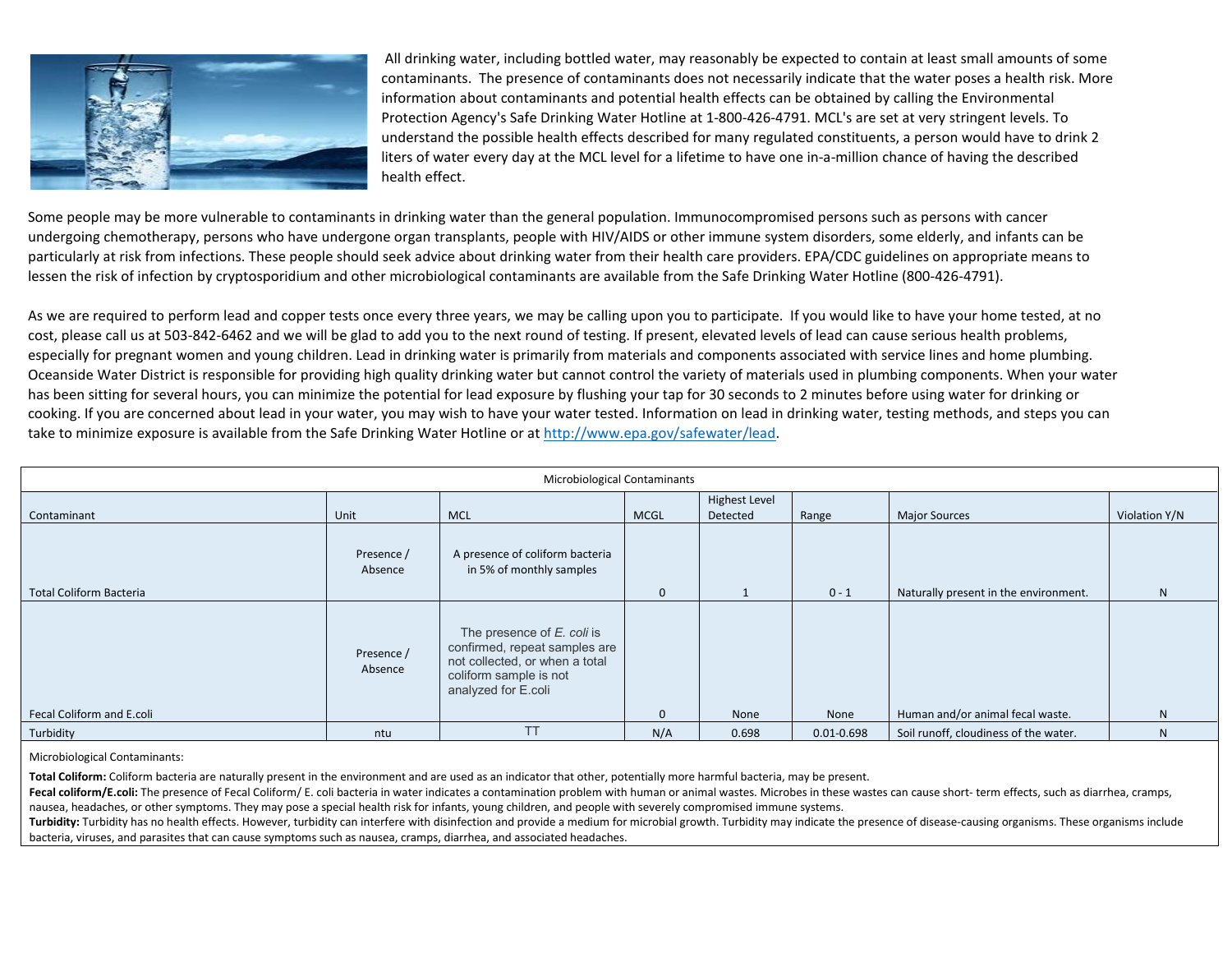| <b>Inorganic Contaminants</b>   |      |                 |             |                                    |              |                                                                                                               |               |  |
|---------------------------------|------|-----------------|-------------|------------------------------------|--------------|---------------------------------------------------------------------------------------------------------------|---------------|--|
| Contaminant                     | Unit | <b>MCL</b>      | <b>MCGL</b> | <b>Highest Level</b><br>Detected   | Range        | <b>Major Sources</b>                                                                                          | Violation Y/N |  |
| Arsenic                         | ppm  | 0.01            | 0.01        | <b>ND</b>                          |              | Erosion from natural deposits, runoff<br>from orchards.                                                       | N.            |  |
| Copper: June 2018               | ppm  | 1.3             | $\Omega$    | <b>ND</b><br>(90th)<br>Percentile) | $\mathbf{0}$ | Corrosion of household plumbing<br>systems, erosion of natural deposits,<br>leaching from wood preservatives. | N.            |  |
| Lead: June 2018                 | ppb  | 15 <sup>°</sup> | $\Omega$    | 40<br>(90th)<br>Percentile)        | $\mathbf{0}$ | Corrosion of household plumbing<br>systems, erosion of natural deposits.                                      | N             |  |
| Nitrate (as Nitrogen) July 2018 | ppm  | 10              | 10          | 0.216                              |              | Runoff from fertilizer use, leaching from<br>septic tanks, sewage, erosion of natural<br>deposits.            | N             |  |

| Volatile (VOC) and Synthetic (SOC) Organic Compounds               |      |                     |             |                                  |       |                                                                |               |  |
|--------------------------------------------------------------------|------|---------------------|-------------|----------------------------------|-------|----------------------------------------------------------------|---------------|--|
| Contaminant                                                        | Unit | <b>MCL</b>          | <b>MCGL</b> | <b>Highest Level</b><br>Detected | Range | <b>Major Sources</b>                                           | Violation Y/N |  |
| Twenty one regulated and thirty five unregulated VOCs<br>July 2018 | ppm  | <b>Various MCLs</b> |             | <b>ND</b>                        |       | Industrial discharge, plastics leachate,<br>herbicidal runoff. |               |  |
| Twenty nine regulated and thirteen unregulated SOCs<br>July 2018   | ppm  | <b>Various MCLs</b> |             | <b>ND</b>                        |       | Industrial discharge, plastics leachate,<br>herbicidal runoff. |               |  |

| Disinfection By-Products                   |      |            |             |                      |               |                              |               |  |
|--------------------------------------------|------|------------|-------------|----------------------|---------------|------------------------------|---------------|--|
|                                            |      |            |             | <b>Highest Level</b> |               |                              |               |  |
| Contaminant                                | Unit | <b>MCL</b> | <b>MCGL</b> | Detected             | Range         | <b>Major Sources</b>         | Violation Y/N |  |
|                                            |      |            |             |                      |               |                              |               |  |
|                                            |      |            |             | Highest LRAA:        |               | By-product of drinking water |               |  |
| TTHM (Trihalomethane): Sampled Quarterly   | ppb  | 80         |             | 68                   | $45.3 - 68.2$ | chlorination.                |               |  |
|                                            |      |            |             | Highest LRAA:        |               | By-product of drinking water |               |  |
| HAA5 (Haloacetic Acids): Sampled Quarterly | ppb  | 60         |             | 18                   | $13.4 - 22.3$ | chlorination.                |               |  |

## **Definitions:**

Action Level (AL): The concentration of a contaminant which, if exceeded, triggers treatment or other requirements that a water system must follow

**Haloacetic Acids (HAAs):** By-products of the treatment process that are formed when the disinfectant chlorine combines with organic matter in the source water. Since chlorine is important for disinfection, HAAs will be present, but they are monitored very closely by water utilities.

Parts Per Million (ppm) or Milligrams Per Liter (mg/L): A measure of the concentration of a substance in a given volume of water. One part per million corresponds to one penny in \$10,000.

**Parts Per Billion (ppb) or Micrograms Per Liter**: An even finer measure of concentration. One part per billion corresponds to one penny in \$10,000,000.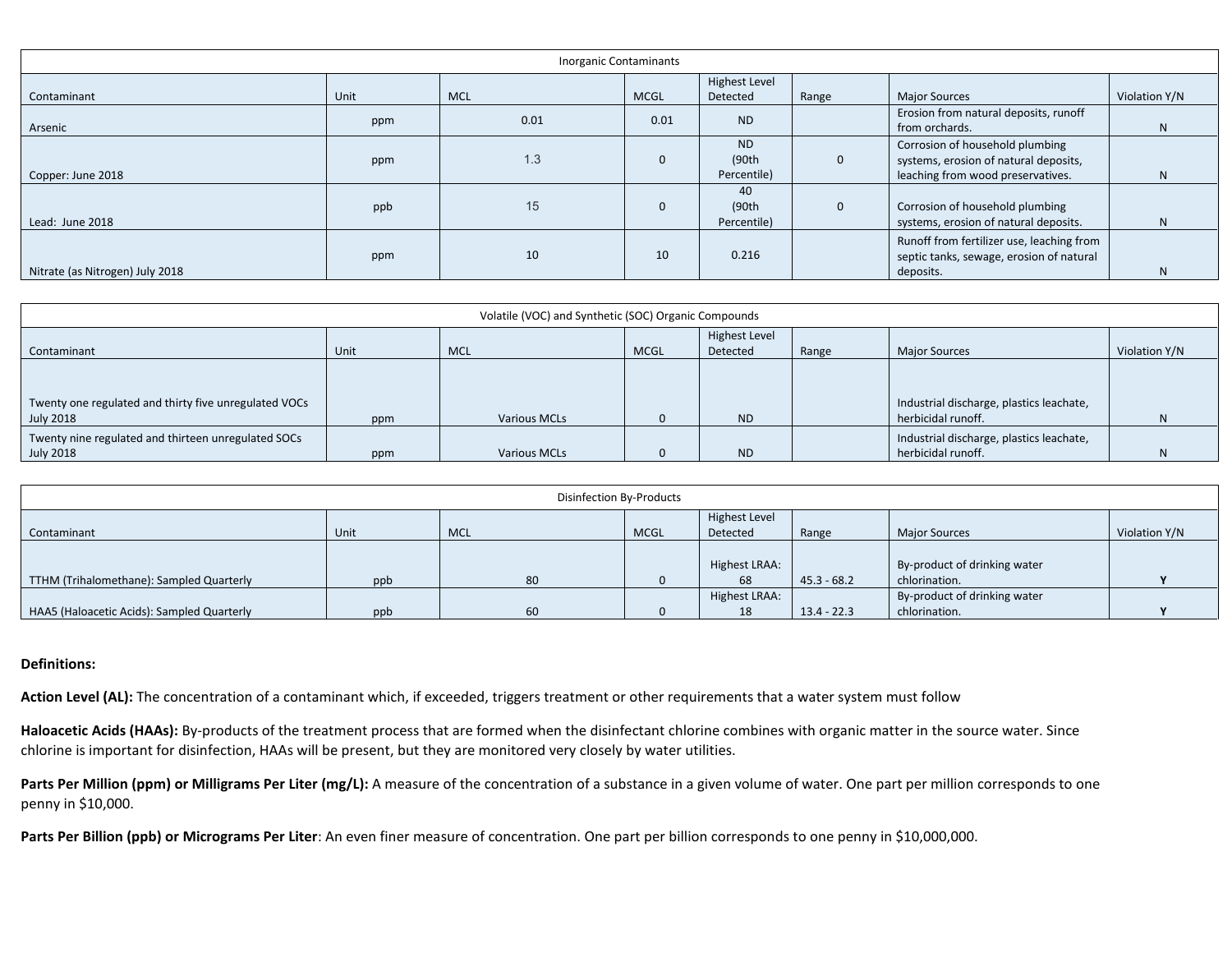**Maximum Contaminant Level (MCL):** The highest level of a contaminant that is allowed in drinking water. MCLs are set as close to the MCLGs as feasible, using the best available treatment technology.

**Maximum Contaminant Level Goal (MCLG):** The level of a contaminant in drinking water below which there is no known or expected risk to health. MCLGs allow for a margin of safety.

**Maximum Residual Disinfectant Level (MRDL):** The highest level of disinfectant allowed in drinking water. There is convincing evidence that the addition of a disinfectant is necessary for the control of microbial contaminants.

**Maximum Residual Disinfectant Level Goal (MRDLG):** The level of a drinking water disinfectant below which there is no known or expected risk to health. MRDLGs do not reflect the benefits of the use of disinfectants to control microbial contaminants.

**Nephelometric Turbidity Units (ntu):** A measure of particles in water.

## **Non-Detect (ND):** No level detected.

**Total Trihalomethanes (TTHMs):** By-products of the treatment process that are formed when the disinfectant chlorine combines with organic matter in the source water. Since chlorine is important for disinfection TTHMs will be present, but they are monitored very closely by water utilities.

**Treatment Technique (TT):** A required process intended to reduce the level of a contaminant in drinking water.

**Chlorine:** The addition of small amounts of chlorine protects our customers from disease causing organisms. We are required by law to add disinfectant in order to meet state and federal mandates for safe drinking water.

## **Violations:**

- TTHM and HAA5 not sampled 4<sup>th</sup> Quarter 2018 Returned to compliance March 1<sup>st</sup>, 2019 The sample was drawn and submitted to the lab however the tests were not run due to the holidays.
- Routine coliform sampling not sampled in August 2018 returned to compliance Sept 18, 2018 The sample was pulled on the wrong date and was therefore deemed noncompliant.
- Lead and Copper late reporting June  $30<sup>th</sup>$ , 2018 returned to compliance July 23<sup>rd,</sup> 2018 The samples were collected on-time, however due to lab capacity issues, not analyzed and reported by the due date.
- Monthly Surface Water report March 31st, 2018 returned to compliance May  $2^{nd}$ , 2018 The samples were drawn, and test results were under the MCL, however the reports were not submitted on time.
- Monthly Surface Water report Feb 28<sup>th</sup>, 2018 returned to compliance May 2<sup>nd</sup>, 2018 The samples were drawn, and test results were under the MCL, however the reports were not submitted on time.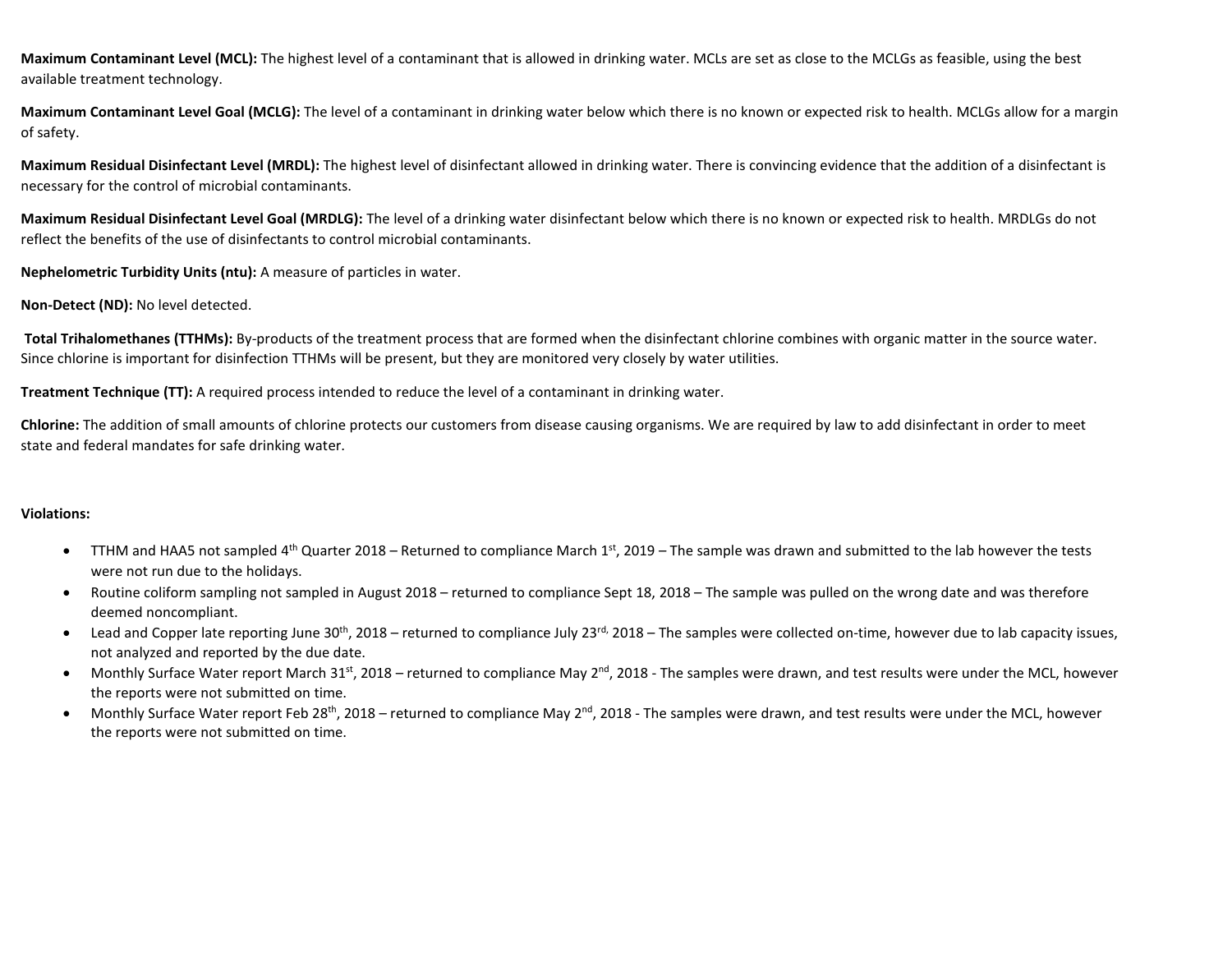## *Herbicide Pollution Risk Mitigation*

In addition to the above-mentioned testing, specifically SOC's, the OWD in conjunction with Oceanside Clean Water, a subcommittee to the Oceanside Neighbor's Association, has initiated a program to develop a new protocol for both testing and limiting exposure to herbicides which are occasionally used in the watershed. These herbicides are applied to the logging roads, to keep them weed free for fire protection access and clearcut areas prior to replanting to give newly planted seedlings a head start over the weeds. Currently the SOC measurements as mandated by the OHA, are carried out at random times every three years.

There is a potential issue associated with this type of testing in that the potential pollution of the creek due to accidental spraying with herbicide is a short-term risk that occurs every few years. Testing that is not performed synchronously may in fact, completely miss the presence of herbicide.



#### *Emergency Action Alert:*

The District would like to remind its customers that living along the scenic Oregon Coast presents many unique dangers that could easily affect your water supply. The possibility of land and surf erosion, power outages, damaging winds, seismic activity, fire conditions and flooding potential are just some of the realities we are faced with. Any one of these hazards can significantly impact the district's ability to produce and deliver clean, potable water to your home. If such an emergency does present itself, the District will alert its customers as best it can by posting a written warning at both the Oceanside Community Center and the Cape Meares Community Center, emailing out warning notices, and setting out message barricades. In severe cases, a **"Boil Water"** notice will be broadcasted over the local Tillamook radio station as well as being posted as previously described. Regardless of the emergency condition, the District asks its customers to use discretion in their use of water and to remain aware of any further notification.



#### *Protecting Your Investment:*

The District suggests that when leaving your home unattended for extended periods of time (five days or more), that you turn your water off using the customer side valve at the meter. Please make sure that the district office has a current phone number on file of where you can be reached while you're away. If you would also like to be added to the District's emergency notice email list, please do so by contacting the district office with that information.

Each homeowner should have a shut-off valve on the customer- side of the meter (See picture). If one is not present, please call the district office to schedule an installation for a \$125.00 fee. Upon returning home it is best to allow the water to slowly recharge your pipes and remember to purge your plumbing system of the stagnant water and air through various faucets and spigots throughout your home before using your water.